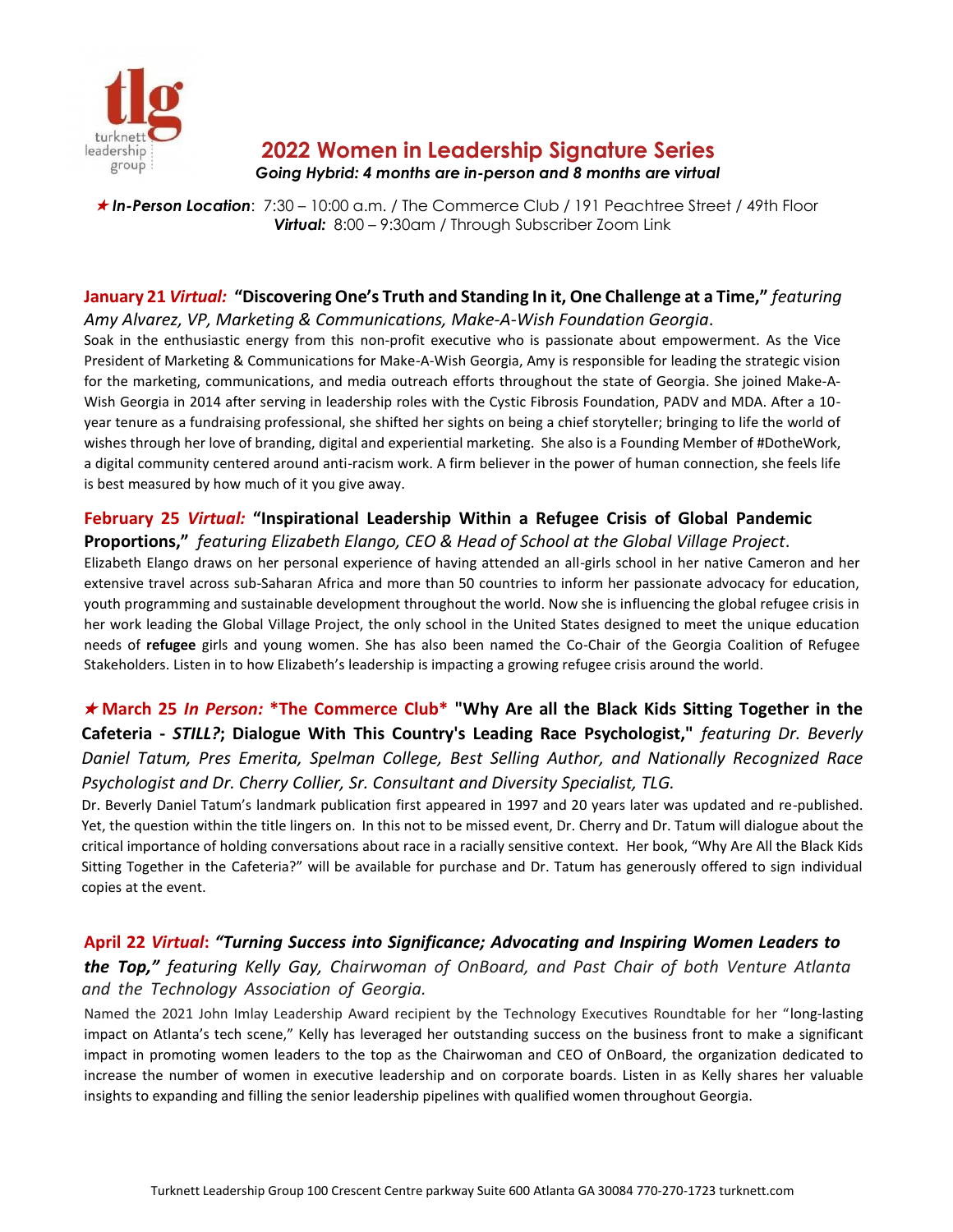

#### **May 20** *Virtual***: "Making Real Social Impact Happen at The Intersection of Non-Profit and For-Profit,"** *featuring Ayesha Khanna, Managing Director, CARE Enterprises, Inc.*

A proud first generation American with a heritage that includes two countries, India and Ireland, and with a life changing journey to India teaching and conducting research in a small village outside Delhi, Ayesha has become a seeker of diverse perspectives and new ideas, not afraid to take risks, passionate about women's empowerment. Since joining CARE Enterprises, Inc. in 2020, she oversees creating blended finance impact models focused on women's economic empowerment with the potential to change lives for women around the world. Come be inspired by this gifted leader to take on big challenges, lead change and give back along the way.

### **June 24** *In Person***: \*The Commerce Club\* "Elevating and Empowering Women in Their STEAM Journeys."** *Featuring Patti Dismukes, Board President, Women In Technology (WIT) and Penny Collins, President/CEO, WIT.*

Patti Dismukes is a Business Development Executive for Cognizant Softvision, a global IT software engineering products company, while serving as the President of the Board for WIT. Penny Collins is the President and CEO of WIT, and former Chief Control Technology Officer for First Data Corporation. Together, they pack a double punch in supporting girls and women pursuing STEAM related careers, through scholarships, certification programs, and job placements. In the past year, they awarded a \$10,000 WIT Girls' Scholarship and established a Single Mother's Program to certify and place underserved single mothers in cybersecurity jobs, placing 15 in cybersecurity roles in 2021. Women in the workforce have been particularly hard hit by the Pandemic but recent research indicates that 63% of those who left are planning to return and want to return to a STEM-related career. Join us at the Commerce Club to hear these experts on this phenomenon and much more.

# **July 22** *Virtual***: "Following A Passion for Race Equity, Leading to A Purpose of Equality for All,"** f*eaturing Nikki Lanier, Founder/CEO of Harper Slade, and former SVP and Regional Executive of the Louisville Branch of the Federal Reserve Bank of St. Louis.*

Growing up rooted in the critical importance of advocacy - particularly for the downtrodden, minorities, and especially black people - Nikki has made it her life's mission to help shape decisions, policies, and practices in the workplace to more positively impact people. She is recognized as an accomplished thought leader and compelling keynote and plenary speaker on topics related to progressive HR strategies, transformational leadership, community and economic development, economic education and advancing diversity, equity, inclusion, and anti-racism, corporately and civically. Her advice and counsel have been sought after by governors, mayors, candidates for elected office, Federal Reserve leaders and college presidents. Nikki is now the CEO of Harper Slade, a racial equity advisory firm focused on helping organizations and communities advance equity for some and equality for all.

### **August 26** *Virtual***: "Leadership Lessons from A Life Dedicated to Public Service,"** *featuring Lynne Riley, President, Georgia Student Finance Committee and former State Treasurer.*

Lynne Riley has been a public servant of Georgia citizens since 2004. Most notably, Governor Brian P. Kemp appointed Lynne Riley to serve as Georgia's first woman to hold the office of State Treasurer in May 2019. Lynne has also served as State Revenue Commissioner and served four years in the General Assembly representing House District 50. In 2015, Governor Nathan Deal appointed Lynne to serve as State Revenue Commissioner, a role she performed for over 4 years. Her most recent public role came about as the Board of Commissioners of the Georgia Student Finance Commission appointed her as the agency's President on July 10, 2020. Lynne's reputation is as a skillful leader with strong integrity. She was a Principal of Riley Accounting Services for over 30 years and remains involved in serving the community of Johns Creek. Discover valuable lessons of leadership from this remarkable public servant.